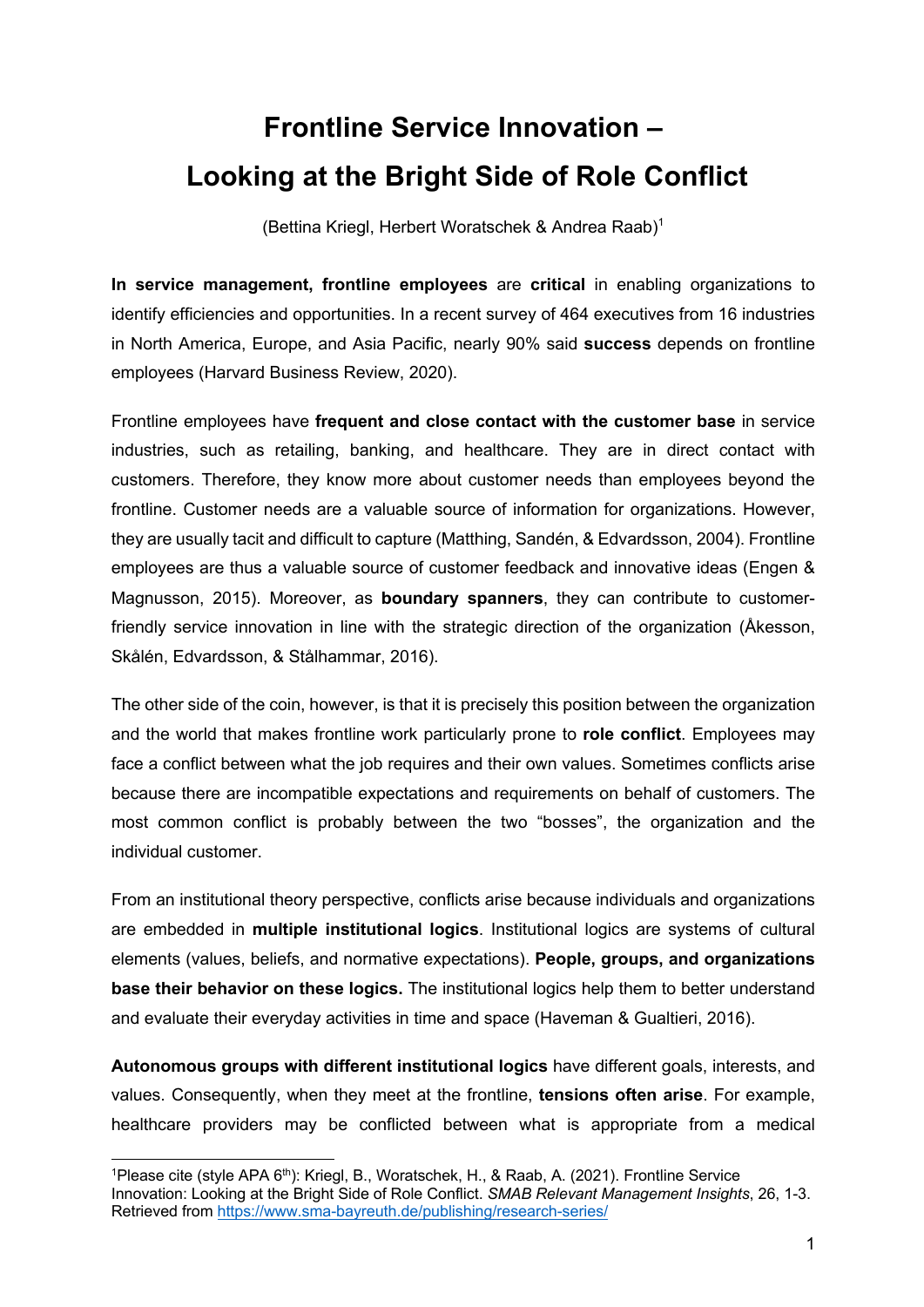perspective (professional logic), what meets the patient's wants and needs (care logic), and what clinic management deems efficient (management logic).

Most managers see **role conflict** as a **threat to job performance**. Up to 30% of a manager's time is spent trying to avoid conflict in the workplace (Ford, 2017), which is a huge waste of money. Research suggests that avoiding conflict can cost an organization nearly \$8000 per day (Menon & Thompson, 2016).

In a qualitative study in the context of healthcare, we found that role conflict does not per se have a negative impact on frontline employees' innovation performance. Rather, it depends on how frontline employees work with the **institutional logics** available to them **as tools for conflict resolution**. That is, innovative frontline employees do not see institutional logics or parts of them as competing or conflicting per se but **try to balance them situationally**.

An example: An informant wanted to introduce standup paddling as a new form of therapy in the interest of the patients (**care logic**). However, this improvement of the therapy offer was very costly and therefore collided with the principles of economic efficiency (**management logic**). He succeeded in resolving the conflict and convincing the decision makers by highlighting the therapeutic benefit (**professional logic**) and the unique selling proposition (**market logic**). As a result, the frontline employee introduced a **service innovation** in the form of a new therapy. At the same time, the manager logic changed.

What do we learn from this? **Managers should encourage frontline employees to collaborate and interact**. Innovation-friendly managers remove their employees' fear of functional and hierarchical silos. Cross-functional and cross-hierarchical team composition enables and facilitates service innovation. It is important that managers and frontline employees tolerate ambiguous institutional logics rather than immediately avoiding or rejecting them.

## **To put it in a nutshell:**

- 1. **Frontline employees** are crucial for organizational success and innovativeness.
- 2. Institutional logics are defined as **systems of values, beliefs, and normative expectations** that guide actors' cognition and behavior.
- 3. Frontline employees are embedded in **multiple institutional logics** and therefore face a variety of **conflicts** that can potentially disrupt innovation efforts.
- 4. Frontline employees **deal with the same conflict differently**.